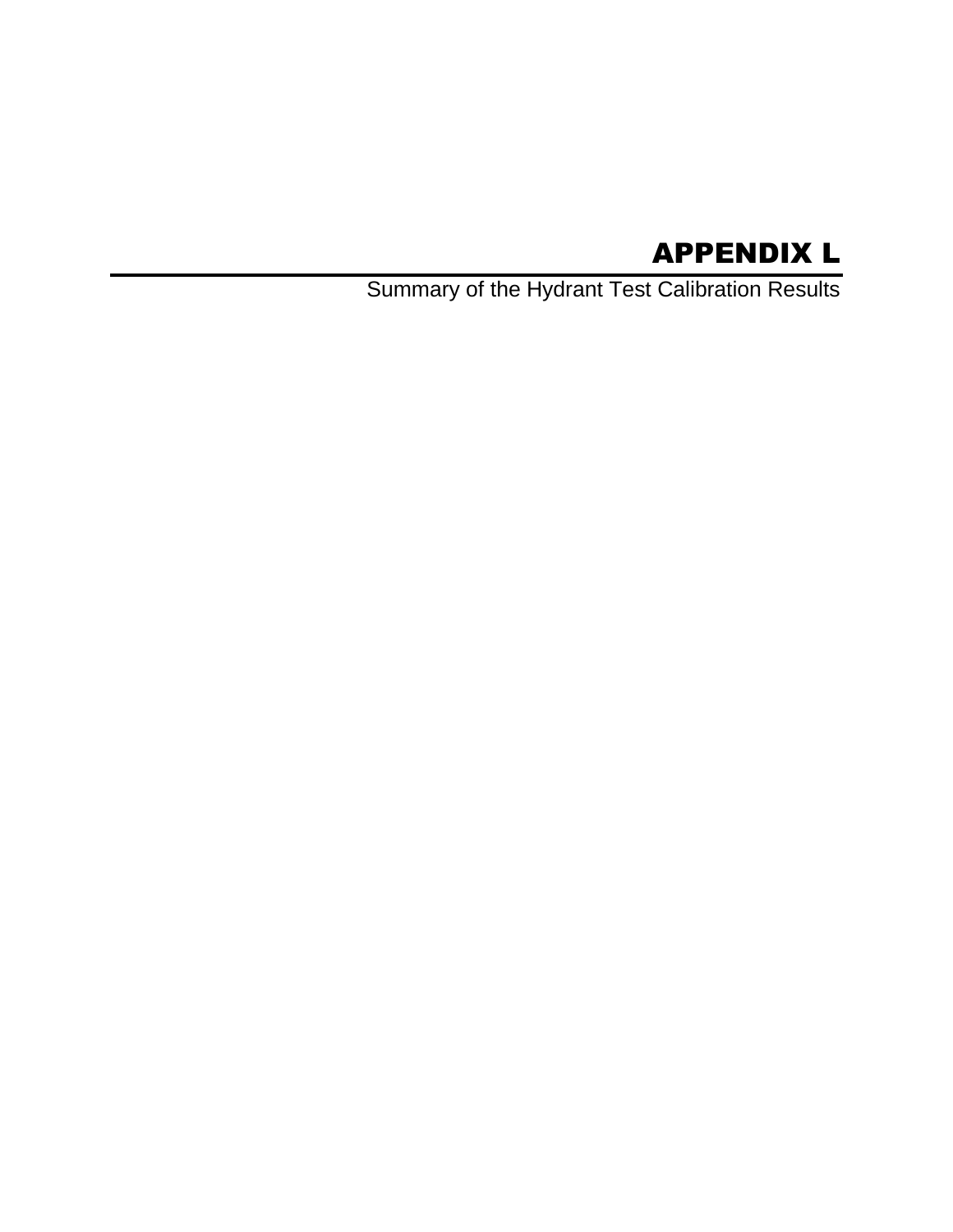This appendix supplements Chapter 7 and provides the detailed results from the hydrant (C-Factor) flow tests. A summary of the hydrant test calibration results is provided in Table 1.

As mentioned in Chapter 7, based on the comparison of the collected hydrant test data and model simulation results, five of the hydrant tests required further review and evaluation because they did not initially meet the  $\pm 5$  psi tolerance limit for calibration. Further discussion regarding these tests is provided in the subsections below.

## **Test 4: 6-inch AC Along Pantaleo Drive near Carmella Way**

Initial model simulation results indicate that there may have been an error with the residual pressure reading at observed Hydrant 4B. The difference between field-observed and model-simulated pressures for Hydrant 4B was 9 psi. In addition, model simulation results from observed Hydrant 4A and 4C were well within the ±5 psi tolerance limit. In addition, the C-factor for AC pipelines from the 1980s are validated by Tests 6 and 9. Therefore, it is recommended that the data from Hydrant 4B not be used.

## **Test 5: 6-inch AC (STL) Along Wycliffe Drive near Scenic Drive**

During the initial field set-up, City Operations staff indicated that the tested pipeline was made of steel. This was later confirmed by a review of the material type contained in both the City's latest GIS shapefile and the City Water Operations mapbook. As a result, the material type for this tested pipeline and surrounding pipelines was updated in the hydraulic model and a C-factor of 85 was assigned.

Initial model simulation results indicate that there may have been an error with the residual pressure reading at observed Hydrant 5B. The difference between field-observed and model-simulated pressures for Hydrant 5B was 24 psi. Field recorded static and residual pressures at this location were 59 and 57 psi, respectively. The fact that there is not more of a pressure drop between the two readings suggests that field recorded results were inaccurately captured. In addition, Test 5 was conducted before Test 4 during that hydrant test day. It is likely that the field-observed pressure results were recorded incorrectly for both tests (Tests 4 and 5). In addition, the C-Factor for steel pipelines was validated by Test 17. Therefore, it is recommended that data from Hydrant 5B not be used.

### **Test 8: 6-inch STL Along Moran Avenue near Phoenix Avenue**

Initial model simulation results indicate that the C-factor assigned for this pipeline may be incorrect. The difference between field-observed and model-simulated pressures for Hydrant 8A was 50 psi. During this test, there was an large amount of sand that was discharged. The flowing hydrant was allowed to flow until water discharged from the flowing hydrant began to clear up. As a result, the C-factor for this pipeline was decreased to 50. With this adjustment, model-simulated pressures were improved to be within 4 psi.

Based on the results of other tests, C-factors for steel pipes were estimated to be 85 or higher. However, the same discharge characteristics were not observed at other tests and thus, the low C-factor observed for this test is expected to be a localized issue. Therefore, C-factors of pipelines with the same material type, in the vicinity of the tested pipeline, were adjusted to 50.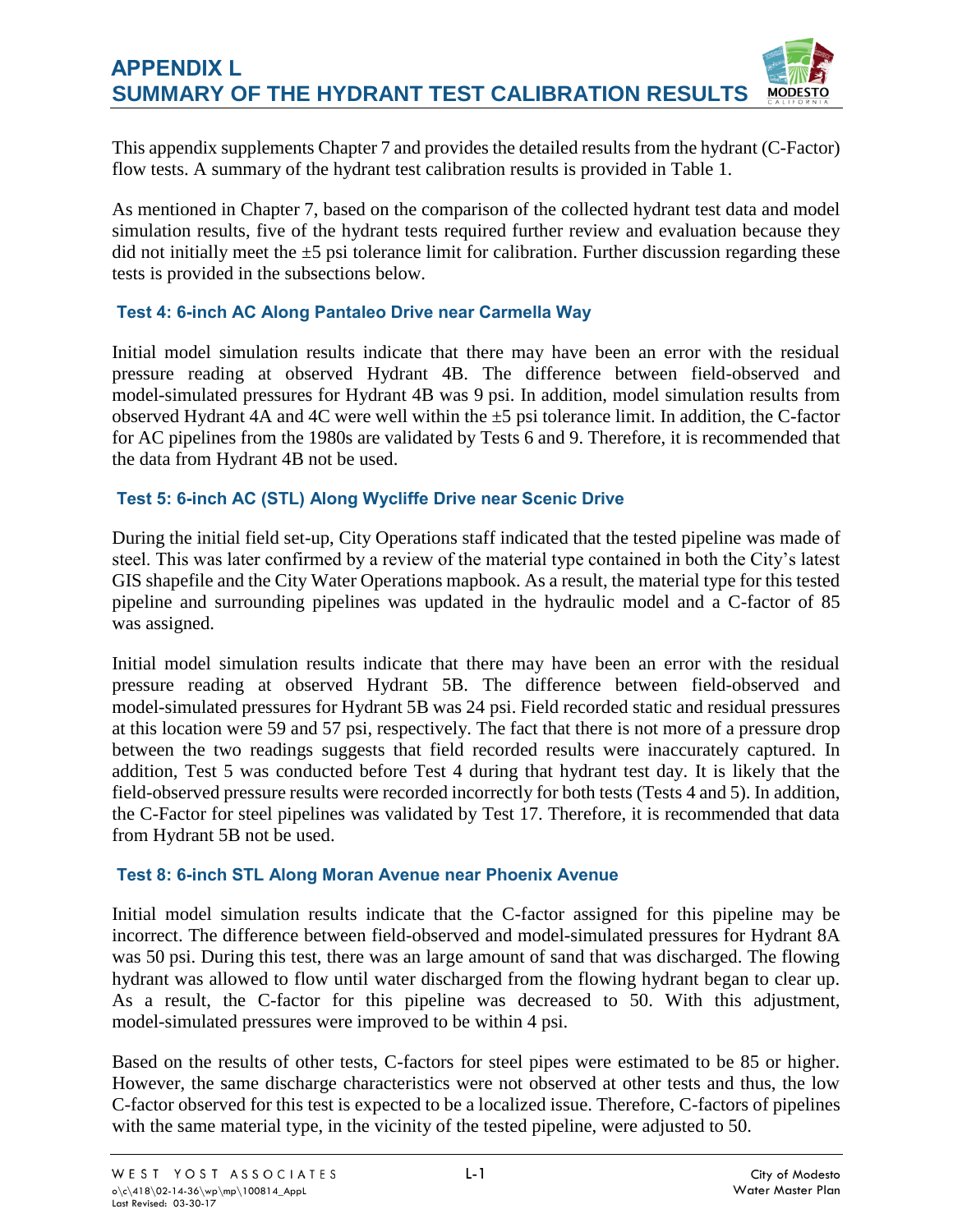#### **APPENDIX L SUMMARY OF THE HYDRANT TEST CALIBRATION RESULTS MODESTO**

## **Test 12: 6-inch CI Along Hilton Street near Enslen Avenue**

The difference between field-observed and model-simulated pressures for all observed hydrants in Test 12 initially ranged from 96 psi to 11 psi. These model simulation results indicate that there may have been system configuration issues (e.g., partially closed valve(s)) within the area of Test 12.

To conduct Test 12, the valve at the intersection of Enslen Avenue and Hilton Street and the valve at the intersection of Brady Avenue and Hilton Street had to be closed to isolate the 6-inch cast iron pipeline for testing. The large error at all observed hydrants, particularly at Hydrant 12A (i.e., the highest differential pressure reading from model-simulated results) suggests that the valve at the intersection of Enslen Avenue and Hilton Street may not have been fully closed during the test. When this valve is assumed to be partially open in the hydraulic model, the comparisons between field-observed and model-simulated differential pressures are well within ±5 psi. Therefore, Test 12 was assumed to have a partially opened valve at the intersection of Enslen Avenue and Hilton Street.

### **Test 19: 6-inch ST Along Paradise Road near Pauline Avenue**

The difference between field-observed and model-simulated pressures for all observed hydrants in Test 19 initially ranged from 36 psi to 16 psi. These model simulation results indicate that there may have been system configuration issues (e.g., partially closed valve(s)) within the area of Test 19.

To conduct Test 19, the valve at the intersection of Grimes Avenue and Paradise Avenue had to be closed to isolate the 6-inch steel pipeline for testing. The large errors (i.e., the differential pressure readings from model-simulated results) at all the observed hydrants suggests that this valve may not have been fully closed during the test. When this valve is assumed to be partially open in the hydraulic model, the comparisons between field-observed and model-simulated differential pressures are well within the  $\pm$ 5 psi. Therefore, Test 19 was assumed to have a partially opened valve at the intersection of Grimes Avenue and Paradise Avenue.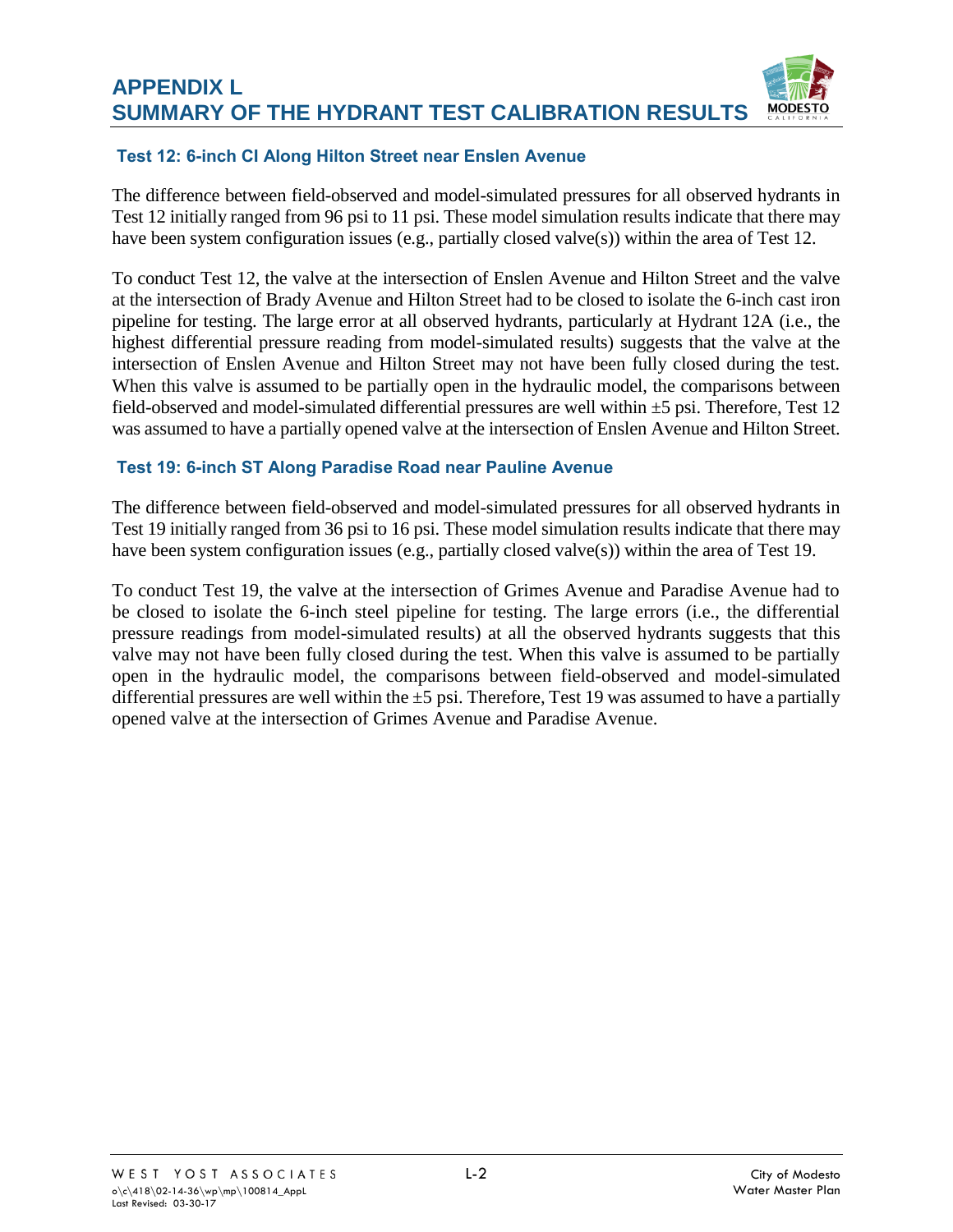| Table 1. Summary of Hydrant Test Calibration Results |                                                                             |                        |                                                   |                      |                        |                                                   |                                                            |  |  |  |  |
|------------------------------------------------------|-----------------------------------------------------------------------------|------------------------|---------------------------------------------------|----------------------|------------------------|---------------------------------------------------|------------------------------------------------------------|--|--|--|--|
|                                                      | <b>Field Data</b>                                                           |                        |                                                   |                      |                        | <b>Comparison of Differential</b>                 |                                                            |  |  |  |  |
| Hydran <sup>(a)</sup>                                | Static Pressure, psi                                                        | Residual Pressure, psi | Differential Pressure, psi<br>(Static - Residual) | Static Pressure, psi | Residual Pressure, psi | Differential Pressure, psi<br>(Static - Residual) | Pressures between Field and<br>Modeled Data <sup>(b)</sup> |  |  |  |  |
|                                                      | Hydrant Flow Test No. 1 [Ortega Drive, south of Galvez Ave]                 |                        |                                                   |                      |                        |                                                   |                                                            |  |  |  |  |
| Flowing 1                                            | 56                                                                          | 20                     | N/A                                               | 66                   | N/A                    | N/A                                               | N/A                                                        |  |  |  |  |
| 1A                                                   | 61                                                                          | 39                     | 22                                                | 66                   | 41                     | 25                                                | -3                                                         |  |  |  |  |
| $\overline{AB}$                                      | 61                                                                          | 45                     | 16                                                | 66                   | 50                     | 16                                                | 0                                                          |  |  |  |  |
| 1C                                                   | 62                                                                          | 58                     | $\overline{4}$                                    | 66                   | 61                     | $\overline{4}$                                    | 0                                                          |  |  |  |  |
|                                                      | Hydrant Flow Test No. 2 [Kientz Avenue, west of Stuben Way]                 |                        |                                                   |                      |                        |                                                   |                                                            |  |  |  |  |
| Flowing 2                                            | 56                                                                          | $5\phantom{.0}$        | N/A                                               | $\mathbf 0$          | N/A                    | N/A                                               | N/A                                                        |  |  |  |  |
| 2A                                                   | 61                                                                          | 34                     | 27                                                | 63                   | 33                     | 30                                                | $-3$                                                       |  |  |  |  |
| 2B                                                   | 60                                                                          | 50                     | 10                                                | 63                   | 51                     | 12                                                | $-2$                                                       |  |  |  |  |
|                                                      | Hydrant Flow Test No. 3 [Norik Drive, north of Margo Drive]                 |                        |                                                   |                      |                        |                                                   |                                                            |  |  |  |  |
| Flowing 3                                            | 55                                                                          | 22                     | N/A                                               | 65                   | N/A                    | N/A                                               | N/A                                                        |  |  |  |  |
| 3A                                                   | 62                                                                          | 38                     | 24                                                | 65                   | 41                     | 24                                                | 0                                                          |  |  |  |  |
| 3B                                                   | 62                                                                          | 49                     | 13                                                | 65                   | 53                     | 12                                                | 1                                                          |  |  |  |  |
| 3C                                                   | 60                                                                          | 56                     | $\overline{4}$                                    | 65                   | 61                     | $\mathbf{3}$                                      | $\mathbf{1}$                                               |  |  |  |  |
|                                                      | Hydrant Flow Test No. 4 [Pantaleo Drive, South of Carmella Way]             |                        |                                                   |                      |                        |                                                   |                                                            |  |  |  |  |
| Flowing 4                                            | 56                                                                          | 6                      | N/A                                               | 65                   | N/A                    | N/A                                               | N/A                                                        |  |  |  |  |
| 4A                                                   | 64                                                                          | 22                     | 42                                                | 65                   | 23                     | 41                                                | 0                                                          |  |  |  |  |
| 4B                                                   | 64                                                                          | 25                     | 39                                                | 65                   | 35                     | 30                                                | 9                                                          |  |  |  |  |
| $\overline{4C}$                                      | 65                                                                          | 46                     | 19                                                | 65                   | 47                     | 18                                                | $\overline{1}$                                             |  |  |  |  |
|                                                      | Hydrant Flow Test No. 5 [East end of Wycliffe Drive, south of Scenic Drive] |                        |                                                   |                      |                        |                                                   |                                                            |  |  |  |  |
| Flowing 5                                            | 50                                                                          | $\mathbf{0}$           | N/A                                               | 61                   | N/A                    | N/A                                               | N/A                                                        |  |  |  |  |
| 5A                                                   | 58                                                                          | 12                     | 46                                                | 62                   | 15                     | 47                                                | $-1$                                                       |  |  |  |  |
| 5B                                                   | 59                                                                          | 57                     | $\overline{2}$                                    | 62                   | 37                     | 26                                                | $-24$                                                      |  |  |  |  |
|                                                      | Hydrant Flow Test No. 6 [Larned Lane, at intersection of Goodland Court]    |                        |                                                   |                      |                        |                                                   |                                                            |  |  |  |  |
| Flowing 6                                            | 56                                                                          | 3                      | N/A                                               | 63                   | N/A                    | N/A                                               | N/A                                                        |  |  |  |  |
| 6A                                                   | 56                                                                          | 12                     | 44                                                | 63                   | 18                     | 45                                                | $-1$                                                       |  |  |  |  |
| 6B                                                   | 55                                                                          | 26                     | 29                                                | 63                   | 33                     | 30                                                | $-1$                                                       |  |  |  |  |
| 6C                                                   | 58                                                                          | 40                     | 18                                                | 63                   | 46                     | $\overline{17}$                                   | $\mathbf{1}$                                               |  |  |  |  |
|                                                      | Hydrant Flow Test No. 7 [El Goya Drive, east of N. Riverside Drive]         |                        |                                                   |                      |                        |                                                   |                                                            |  |  |  |  |
| Flowing 7                                            | 64                                                                          | 12                     | N/A                                               | 65                   | N/A                    | N/A                                               | N/A                                                        |  |  |  |  |
| 7A                                                   | 60                                                                          | 24                     | 36                                                | 65                   | 30                     | 35                                                | $\mathbf{1}$                                               |  |  |  |  |
| 7B                                                   | 61                                                                          | 39                     | 22                                                | 65                   | 42                     | 23                                                | $-1$                                                       |  |  |  |  |
| 7C                                                   | 63                                                                          | 51                     | 12                                                | 65                   | 53                     | 12                                                | $-1$                                                       |  |  |  |  |
|                                                      | Hydrant Flow Test No. 8 [Moran Avenue, east of Pheonix Avenue]              |                        |                                                   |                      |                        |                                                   |                                                            |  |  |  |  |
| Flowing 8                                            | 68                                                                          | $\Omega$               | N/A                                               | 65                   | N/A                    | N/A                                               | N/A                                                        |  |  |  |  |
| 8A                                                   | 62                                                                          | $\overline{24}$        | 38                                                | 64                   | 31                     | 34                                                | 4                                                          |  |  |  |  |
| 8B                                                   | 61                                                                          | 48                     | 13                                                | 64                   | 48                     | 16                                                | $-3$                                                       |  |  |  |  |
|                                                      | Hydrant Flow Test No. 9 [Albion Way, east of July Drive]                    |                        |                                                   |                      |                        |                                                   |                                                            |  |  |  |  |
| Flowing 9                                            | 67                                                                          | $\overline{7}$         | N/A                                               | 75                   | N/A                    | N/A                                               | N/A                                                        |  |  |  |  |
| <b>9A</b>                                            | 66                                                                          | 25                     | 41                                                | 75                   | 37                     | 38                                                | 3 <sup>7</sup>                                             |  |  |  |  |
| 9B                                                   | 67                                                                          | 38                     | 29                                                | 75                   | 50                     | 25                                                | $\overline{4}$                                             |  |  |  |  |
| 9C                                                   | $\overline{70}$                                                             | 56                     | $\overline{14}$                                   | 75                   | 63                     | 12                                                | $\overline{2}$                                             |  |  |  |  |
|                                                      | Hydrant Flow Test No. 10 [Jim Way, south of Olivero Road]                   |                        |                                                   |                      |                        |                                                   |                                                            |  |  |  |  |
| Flowing 10                                           | 62                                                                          | 25                     | N/A                                               | 63                   | N/A                    | N/A                                               | N/A                                                        |  |  |  |  |
| 10A                                                  | 58                                                                          | 46                     | 12                                                | 63                   | 49                     | $\overline{14}$                                   | $-2$                                                       |  |  |  |  |
| 10B                                                  | 59                                                                          | 49                     | 10                                                | 63                   | 50                     | 13                                                | $-3$                                                       |  |  |  |  |
| 10 <sub>C</sub>                                      | 59                                                                          | 51                     | 8                                                 | 63                   | 53                     | 10                                                | $-2$                                                       |  |  |  |  |
| 10D                                                  | 61                                                                          | 54                     | $\overline{7}$                                    | 63                   | 54                     | 9                                                 | $-2$                                                       |  |  |  |  |